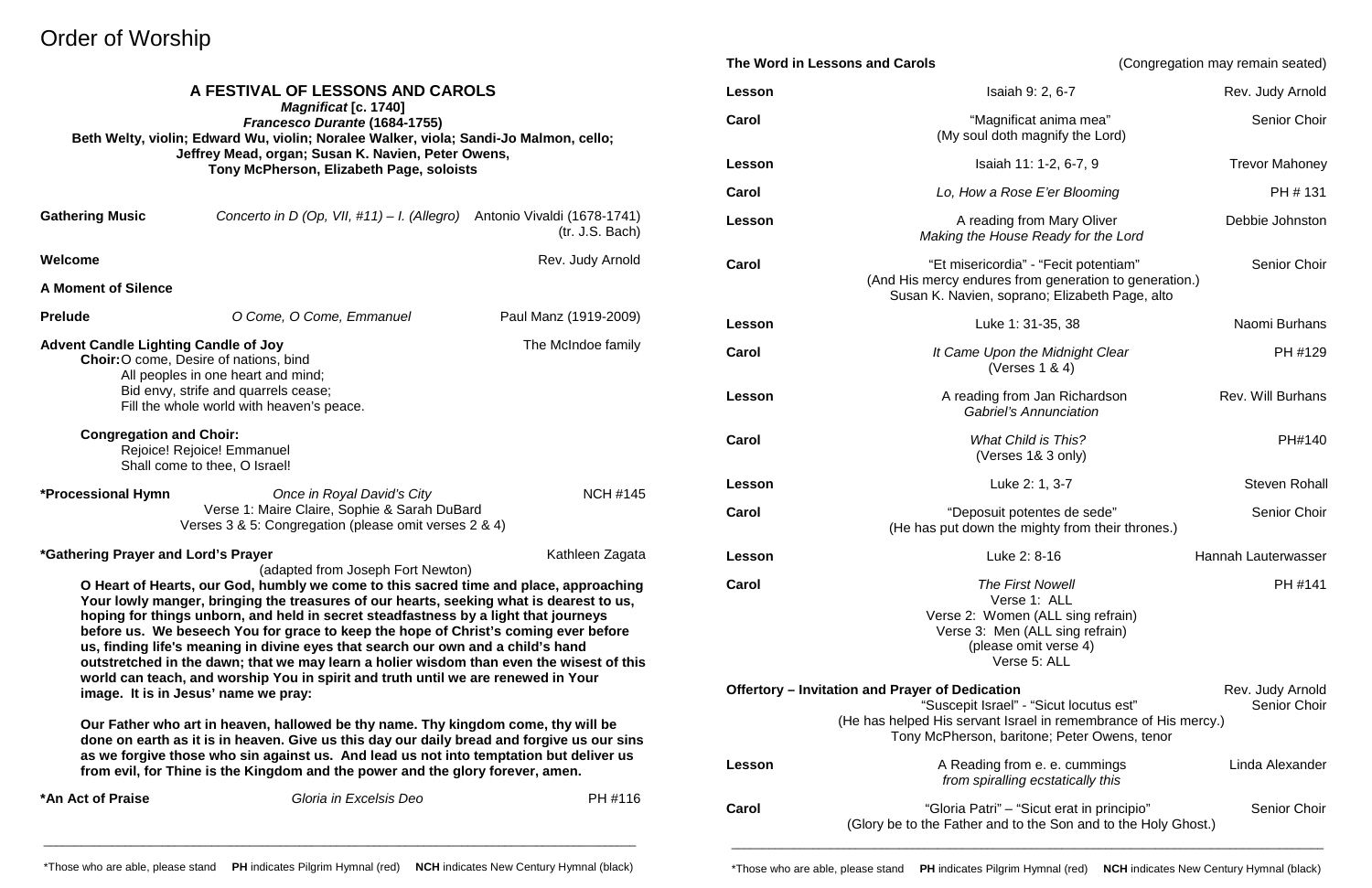| Lesson                                                                                                               | John 1: 1-14                                        | Rev. Judy Arnold         |  |  |  |
|----------------------------------------------------------------------------------------------------------------------|-----------------------------------------------------|--------------------------|--|--|--|
| <b>Silence</b>                                                                                                       |                                                     |                          |  |  |  |
| <b>Prayer</b>                                                                                                        |                                                     | <b>Rev. Will Burhans</b> |  |  |  |
| <b>*Recessional Hymn</b>                                                                                             | Hark! The Herald Angels Sing<br>(verses 1 & 3 only) | PH # 120                 |  |  |  |
| <b>Benediction</b>                                                                                                   | Rev. Judy Arnold & Rev. Will Burhans                |                          |  |  |  |
| <b>Passing the Peace of Christ</b><br>(Please offer "peace" or "The peace of Christ" to your neighbor as you depart) |                                                     |                          |  |  |  |
| <b>Postlude</b>                                                                                                      | Concerto in D - III. Allegro                        |                          |  |  |  |

# Today's Worship Service

**Special Thanks** this morning to our readers, singers, organist, string players, ministers and deacons without whom this service would not be possible.

# **Sanctuary Flowers**

Today's Chancel flowers are given to the glory of God, and in loving memory of deceased members and friends of this congregation.

# **A Christmas tradition of Joy!**

Spread Christmas Joy by delivering poinsettias to members of our faith community at home or in local care center. This simple act of Christian Love makes a wonderful family tradition. Plants will be available for delivery after worship service today in the front of the sanctuary.

# **Pledge envelopes are Ready**

Please pick up your pledge envelopes if you requested them. They are located outside of the church office.

# Meet Our Church

**First Congregational Church in Winchester, UCC,** *An Open and Affirming Congregation* 21 Church Street, Winchester, MA 01890 781-729-9180 **www.fcc-winchester.org**

We are a Christ-centered, nurturing community: growing in faith, serving in love, welcoming all with joy.

The Congregation, Ministers To The World Rev. William Burhans, Lead Pastor Rev. Ms. Judith B. Arnold, Associate Pastor Ms. Kathleen Zagata, RN, MS, CS, Minister of Congregational Health & Wellness Ms. Jane Ring Frank, Minister of Music & Worship Arts Mr. Ben Pulaski, Minister of Faith Formation: Children & Youth Mr. Jeffrey Mead, Organist Mr. Bradley Ross, Sexton Mr. Tyler Campbell, Assistant Sexton Ms. Sarah Marino, Office Manager The Rev. Dr. Kenneth Orth, Pastoral Counselor (Affiliate)

# **December 18, 2016**

The Fourth Sunday in Advent 10:00 Worship Service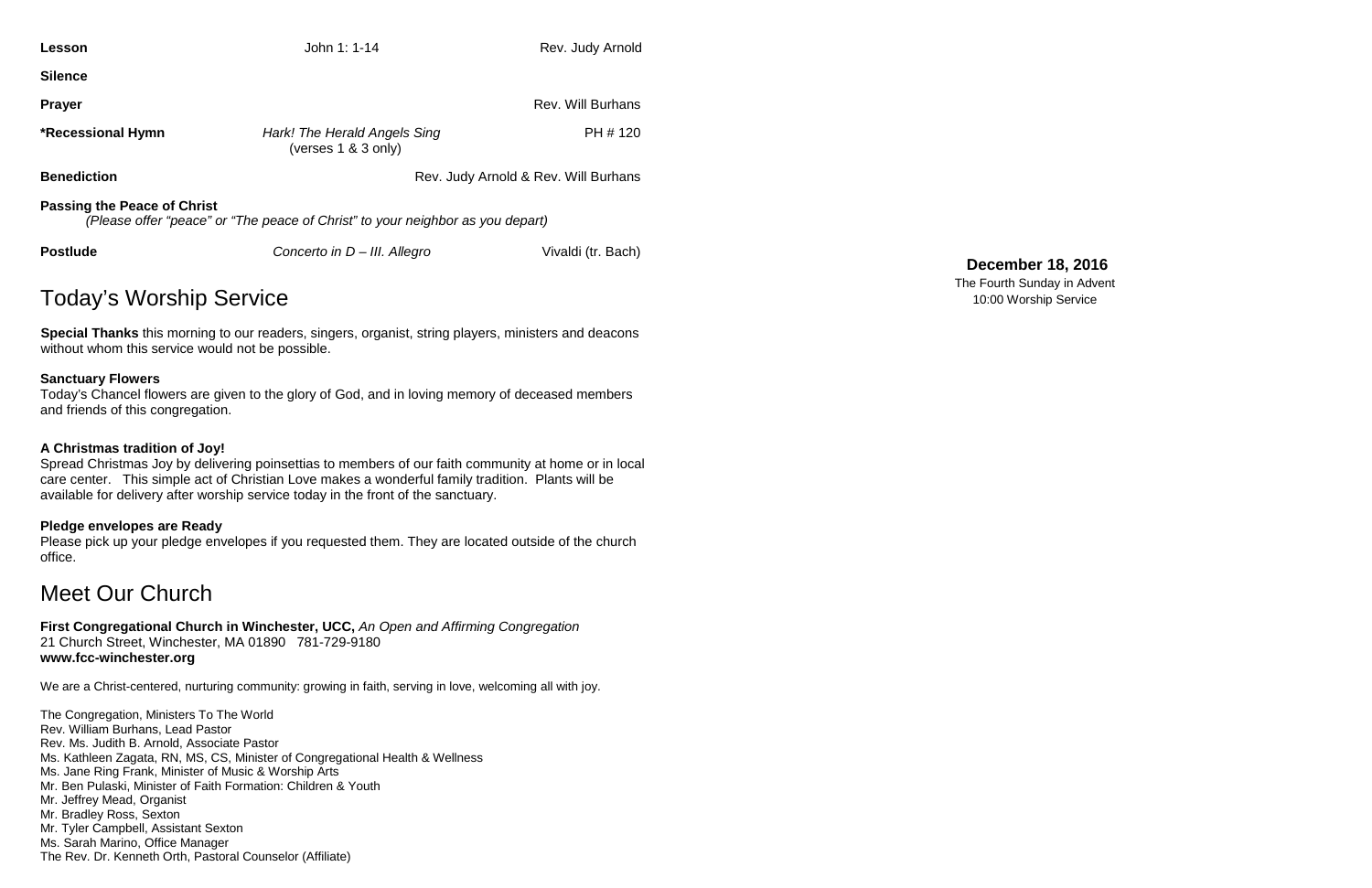### *MUSIC NOTES Magnificat [c. 1740] Francesco Durante (1684-1755)*

This morning, the Senior Choir presents the church's annual *Festival of Lessons and Carols*, a beloved tradition from England wherein God's word is proclaimed and contemplated in a special sequence of readings, prayers, choral anthems and congregational carols and hymns.

The *Festival of Nine Lessons and Carols* is most affectionately connected to King's College in Cambridge, England, where it has graced the Chapel on Christmas Eve since 1918. As a special note, the beloved hymn, "Once in Royal David's City" has opened the Festival of Lessons and Carols since 1919. We thank the Dubard girls for once again lending their voices to this grand tradition. The service was first broadcast in 1928 and, with the exception of 1930, has been broadcast annually, even during the Second World War, when the ancient glass (and also all heat) had been removed from the Chapel. Sometime in the early 1930's the BBC began broadcasting the service on the World Service. It is estimated that today there are millions of listeners worldwide. It has since been adapted and used by churches and schools all over the world.

In the *Festival of Nine Lessons and Carols*, we weave together scripture, poetry and song, calling on readers and musicians from all ages and stages. We trace a spiritual progression that carries us from prophecy to fulfillment, from Old Testament foretelling to New Testament celebration of the birth of Christ.

This year, we present Francesco Durante's *Magnificat*, scored for chorus, soloists and orchestra. The *Magnificat*, depicts a familiar story - that of maiden and angel - based on words attributed to Mary on learning both of her pregnancy and its significance to humanity. Myriads of composers have set this monumental text, with strength, grace and discipline, including Guillaume Dufay, Josquin des Prez, Charpentier, Pachelbel, Vivaldi, J.S. Bach, Schubert, Mendelssohn, Gounod, Bruckner, Vaughan Williams, Rachmaninov, Arvo Pärt – to name only a few compositional superstars.

Mary's elegantly exuberant prayer, sometimes called the "Song of Mary" or the "Canticle of Mary," is a spontaneous outburst in song – a response to God's call. Mary sings of her own experience, her own hope, and out of the experience and hope of her people as well. The Magnificat is a lovely expression of acceptance, of joy at God's promises kept, a celebration of the tables being turned, or overturned: the lowly are lifted up, the proud are brought down, and the hungry are fed. God remembers the people of Israel, and the promises God has made to them.

Francesco Durante (1684-1755) composed two versions of this *Magnificat* in B Flat - the four-part version that we perform today - and a more elaborate five-part version. The composition date of either version is unknown, but it is thought that both were written in the 1740s. Mystery and controversy have shrouded this *Magnificat*. Although scholars traditionally agree that Durante composed the work, in 1910 musicologist Giuseppe Radicciolli attributed the work to Giovanni Battista Pergolesi, Durante's talented pupil. That myth has haunted the work ever since. Today, the piece is firmly attributed to Durante, and his rendering of the Magnificat text is both a hymn of joy and thanksgiving. Durante, unlike his peers, distinguished himself as a composer of liturgical music. He was a Neapolitan, and it was the fashion among composers of the day to grandly produce operatic repertoire. This was not so for Durante, and this *Magnificat* represents his most significant piece.

The work consists of six movements with counterpoint in the first movement built upon the eighth psalm tone cantus firmus – the original Gregorian chant melody ("Magnificat anima mea Dominum" or "My soul doth magnify the Lord"). In each successive movement, overlapping, imitative melodic lines are carefully woven, using text, tempo and vocal color to lend each movement distinct and particular character. The recapitulation of the opening chorus at the end of a work was a growing practice for Neapolitan composers in the latter half of the eighteenth century. In the sixth movement we see this with an almost literal repetition of the opening material, this time using the "Sicut erat" (part of the Doxology: "As it was in the beginning") to complete the *Magnificat*.

We thank our marvelous instrumentalists (Beth, Edward, Noralee, Sandi-Jo and Jeffrey), our faithful and skillful soloists (Susan, Peter, Elizabeth and Tony) and choir for sharing their talents. And we thank each one of you for celebrating the season of Advent with us this morning!

In faith, Jane Ring Frank, Minister of Music and Worship Arts

# **TRANSLATION**

**Magnificat anima mea Dominum** *My soul doth magnify the Lord :*

**Et exsultavit spiritus meus in Deo salutari meo** *and my spirit hath rejoiced in God my saviour.*

**Quia respexit humilitatem ancillae suae;** *for he hath regarded : the lowliness of his handmaiden;*

**ecce enim ex hoc beatam me dicent omnes generationes.** *For behold, from henceforth : all generations shall call me blessed.*

**Quia fecit mihi magna qui potens est, et sanctum nomen eius.** *For he that is mighty hath magnified me : and holy is his Name.*

**Et misericordia a progenie in progenies timentibus eum.** *And his mercy is on them that fear him : throughout all generations.*

**Fecit potentiam in brachio suo, dispersit superbos mente cordis sui.** *He hath showed strength with his arm : he hath scattered the proud in the imagination of their hearts.*

**Deposuit potentes de sede et exaltavit humiles.** *He hath put down the mighty from their seat : and hath exalted the humble and meek.*

**Esurientes implevit bonis et divites dimisit inanes.** *He hath filled the hungry with good things : and the rich he hath sent empty away.*

**Suscepit Israel puerum suum recordatus misericordiae suae.** *He remembering his mercy hath helped his servant Israel :*

**Sicut locutus est ad Patres nostros,** *as he promised to our forefathers,*

**Abraham et semini eius in saecula.** *Abraham and his seed forever.*

**Gloria Patri, et Filio, et Spiritui Sancto,** *Glory be to the Father, and to the Son, and to the Holy Spirit,*

**Sicut erat in principio, et nunc, et semper, et in saecula saeculorum. Amen.** *As it was in the beginning, is now, and ever shall be, world without end. Amen.*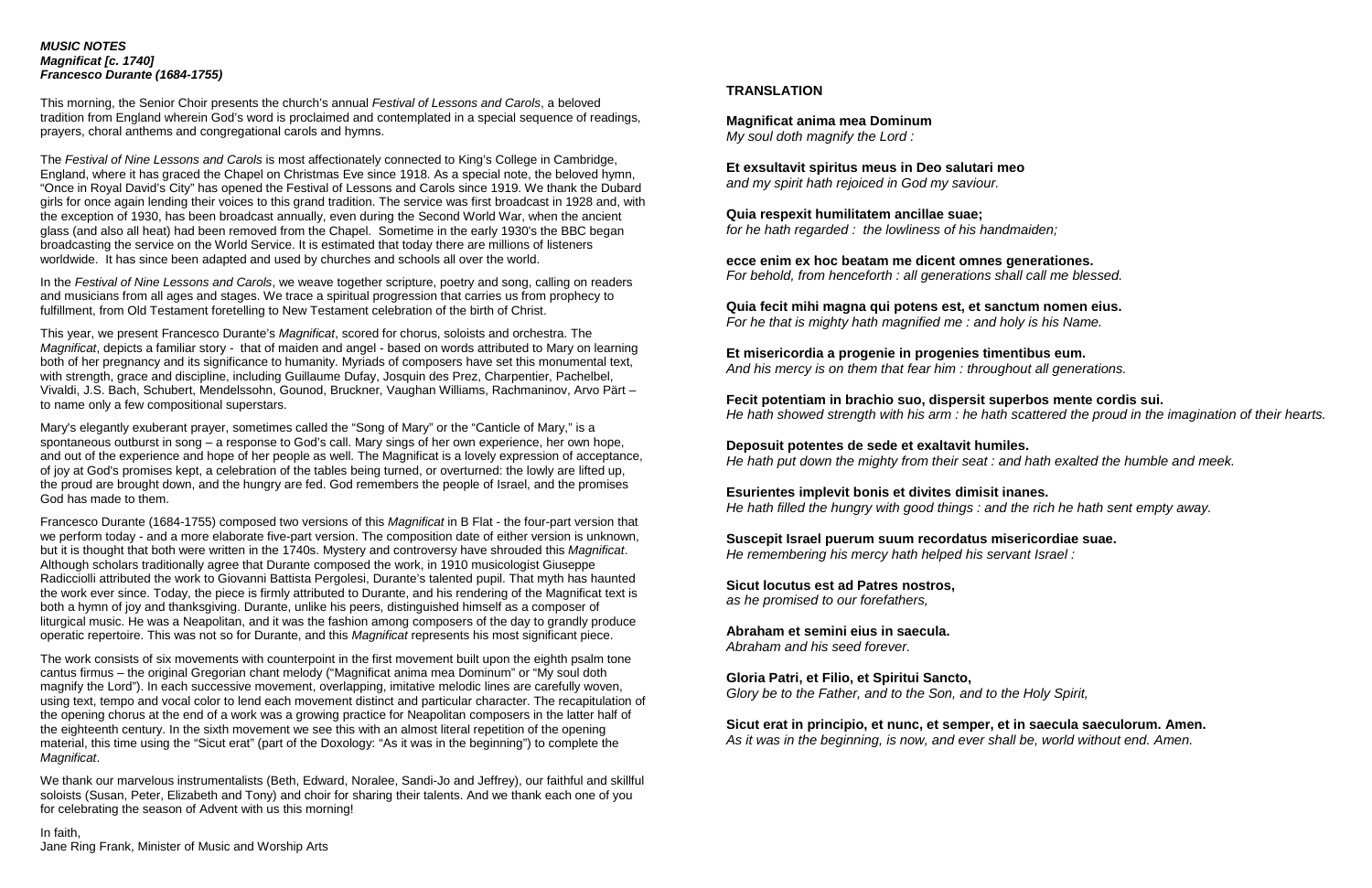# **CHRISTMAS PLANTS WHICH GLORIFY OUR SANCTUARY ARE GIVEN TO THE GLORY OF GOD AND IN LOVING MEMORY OF:**

**Sonny & Jessie Aiello, by Steve Haggett**

**William Cole, by Stephen Cole & Jane Ring Frank**

**Rose & Richard Crawford, by the Crawford family**

**Blanche & Charles Frank, by Stephen Cole & Jane Ring Frank**

**Peter French, by Leslie & Vandy French and family**

**Family and Friends, by Phyllis & Paul Gleason**

**Stephen A. Moore, by Marjorie Moore**

**Hilly & George Nieuwenhuis, by their family**

**Our sisters, Marion and Mary by Rev. Dr. Ken Orth & George Paolucci**

> **Joseph & Larraine Pelleher, by Jennifer & John Wilson**

**Mr. & Mrs. Thomas Roche, by Tom & Natalie**

**Ann Russell, by Ann's family**

**John P. Sawyer, by his family**

**Harriet & Caryl Sayre, by their family**

**Our grandfather, Bumpa, by Maggie & Lizzie Splaine**

**John Tomaszewski, by The Smith Jajodia family**

**Miriam G. Troisi, By Nick, Marcie, Melissa, and Emma Troisi**

**Frank Wilson, by Jennifer & John Wilson**

**Our Parents, George & Suzie Zimmerman and Joe & Gaby Forzese, by Rick Forzese & Julianne Zimmerman**

**CHRISTMAS PLANTS WHICH GLORIFY OUR SANCTUARY ARE GIVEN TO THE GLORY OF GOD AND IN HONOR OF:**

> **Healers, by Debbie Johnston**

**The military-serving and served, by the Carbone family**

**Anne Hoenicke, With deep gratitude by the Leadership Team**



A brief and informal service of joyful singing and Christmas reflections. Appropriate for the whole family.